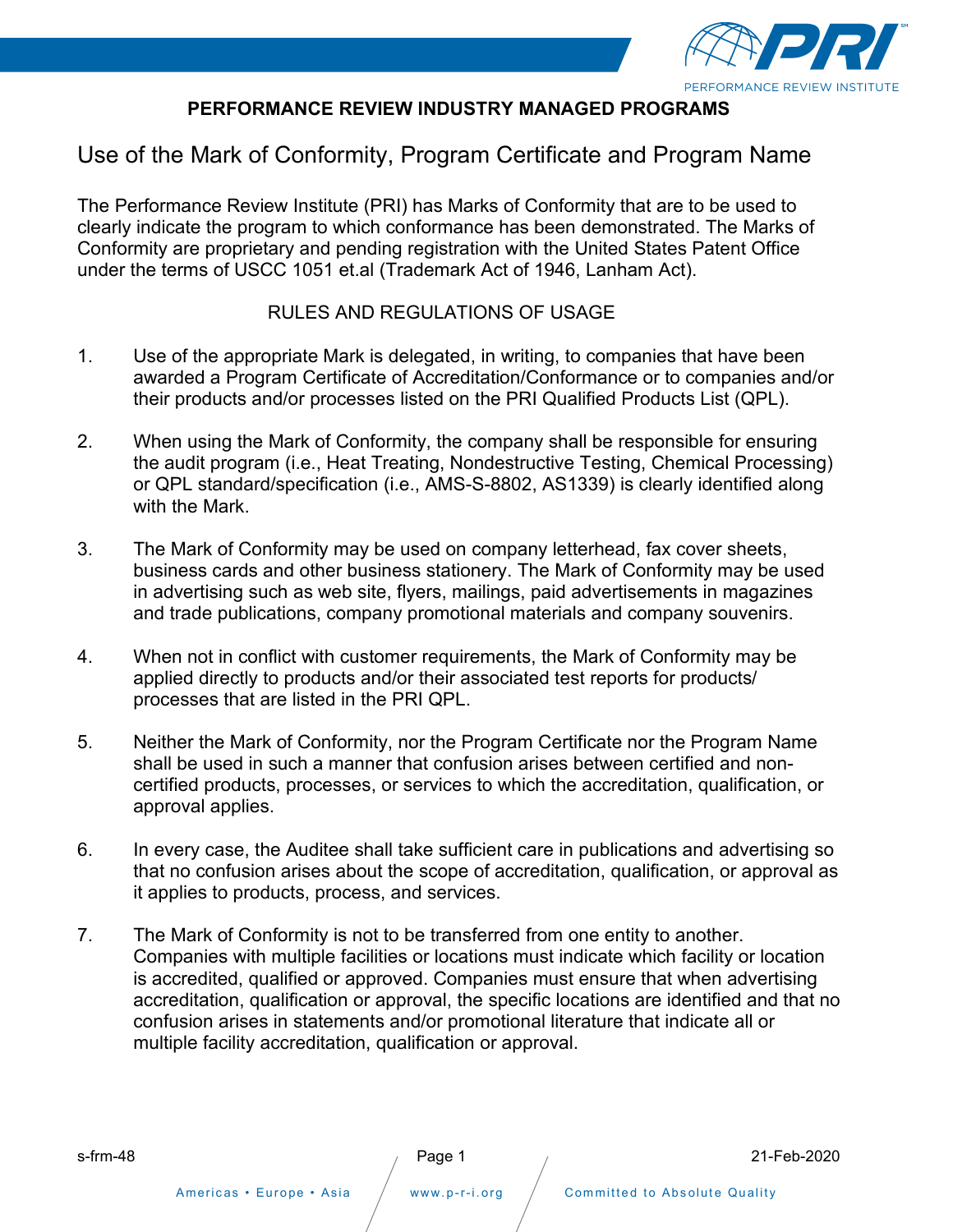- 8. The Program accreditation or PRI QPL listing is valid through the expiration date indicated on the Certificate of Accreditation or formal qualification / approval letter. If the accreditation, qualification or approval is suspended, revoked for cause, or is not renewed, the Auditee is responsible to immediately cease using the Mark of Conformity, Program Certificate and/or Program Name, distributing literature or other materials which carry the Mark of Conformity.
- 9. Electronic Files of the Mark of Conformity will be sent concurrently with the PRI accreditation, qualification or approval certificate/notification via email. High resolution electronic files are available upon request. Contact the commodity specific Coordinator via phone or email, contact information can be found using the 'Contact Us' link on eAuditNet or the PRI Website.
- 10. PRI may employ reasonable surveillance to ensure proper use of the Mark of Conformity, Program Certificate and Program Name. Improper or misleading references to the program, the certificate or the Mark that are found on products in advertisements, brochures, or other publications, will be subject to corrective actions that could include legal actions, publication of the violation via the Qualified Manufacture List (QML), and/or the Qualified Products List (QPL), and suspension or revocation of accreditation, qualification, or approval.
	- 11. When using the Mark of Conformity, it shall appear as follows:

For PRI Nadcap Qualified Manufacturers:



# **ACCREDITED**

## (INSERT APPLICABLE PROCESS(ES) / PRODUCT HERE, IT IS RECOMMENDED TO USE ARIAL FONT SIZE 10, BUT THAT IS AT YOUR DISCRETION)

TITLES:

Aero Structure Assembly **ISO/IEC 17025** Aerospace Quality System Materials Testing Laboratories Chemical Processing Measurement and Inspection **Coatings Metallic Materials Manufacturing Metallic Materials Manufacturing** Composites **Nonconventional Machining** Conventional Machining as a Special Process NonDestructive Testing Elastomer Seals Non Metallic Materials Manufacturing Electronics **Non Metallic Materials Testing** Etch Sealants Fluid Distribution Systems Surface Enhancement Fundamental Aerospace Quality System Welding Heat Treating